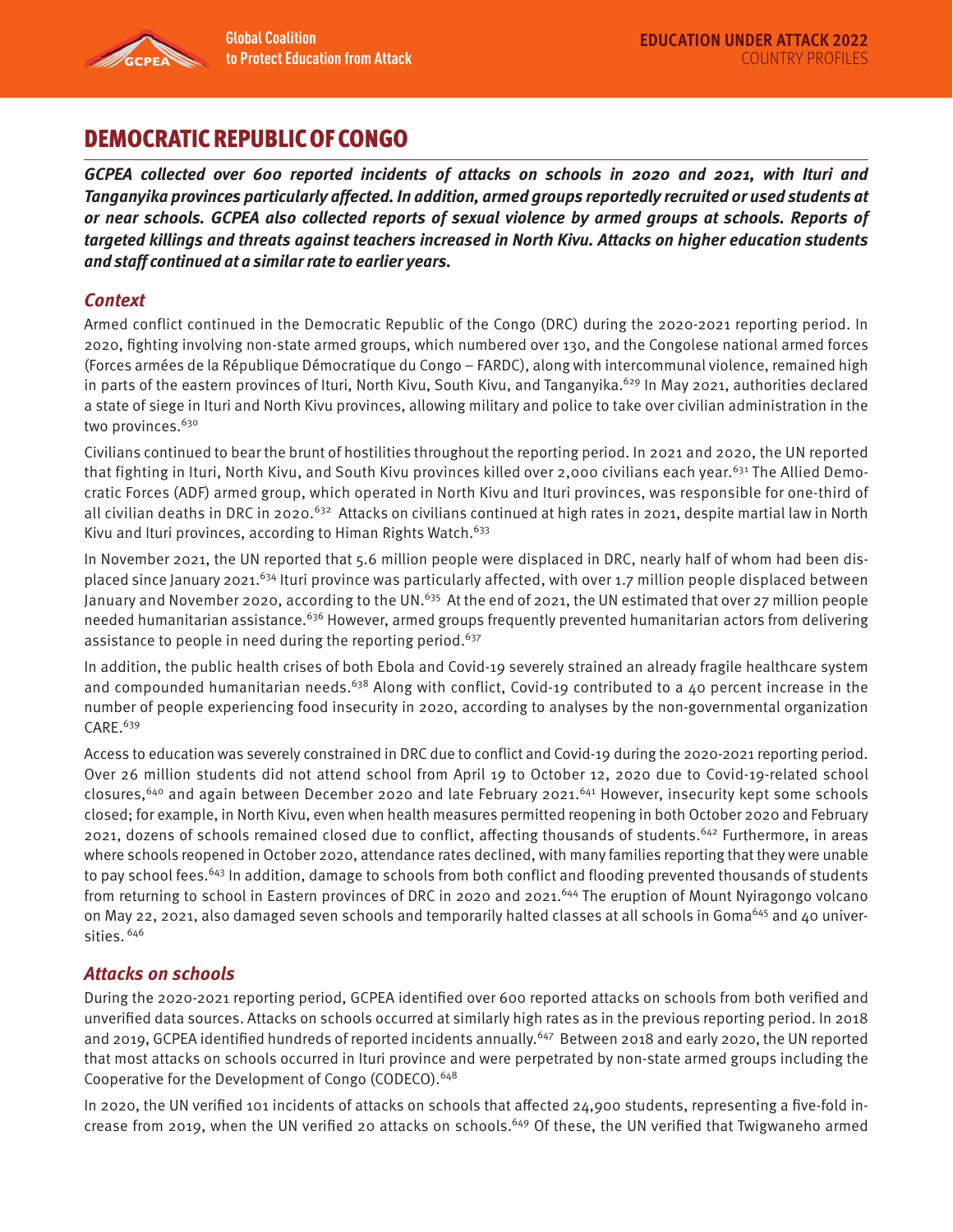

groups lead by a former FARDC colonel destroyed 15 schools in the Kamombo area of South Kivu province between mid-June and mid-September 2020.<sup>650</sup> GCPEA also identified unverified reports of attacks on schools throughout the year, some of which were higher than verified counts. For instance, in the whole of Tanganyika province in 2020, the UN reported that  $342$  schools had been destroyed due to hostilities.<sup>651</sup> Tanganyika province's Nyunzu territory was particularly affected, with armed violence causing the destruction of 69 schools between January and October 2020, according to the UN.652 Also in Tanganyika province, schools were reportedly damaged during fighting between Zambian armed forces and the FARDC in 2020, according to the DRC Protection Cluster.<sup>653</sup> In Ituri province, the UN reported that 163 schools were attacked in 2020.<sup>654</sup>

GCPEA identified ten reported incidents of attacks on schools from media, conflict monitors, and the UN.<sup>655</sup> GCPEA could not determine whether these incidents were counted in the above totals reported by the UN. For example:

- The Kivu Security Tracker reported that on January 26, 2020, at least two schools were burned as a result of clashes between two armed groups in Uvira territory, South Kivu province.<sup>656</sup>
- In March 2020, Bantu militia members burned two schools in Nyunzu town and territory, Tanganyika province, according to the UN.<sup>657</sup>
- Between August 5 and 8, 2020, during fighting between Zambian armed forces and the FARDC, the primary school in Kalubmaba, Moba territory, Tanganyika province, was destroyed, according to the DRC Protection Cluster. During the same month, the DRC Protection Cluster documented two attacks on schools in Muliro, Moba territory, Tanganyika province. 658
- On August 18, 2020, unknown attackers allegedly burned part of a school in Lengwe, Nyunzu territory, Tanganyika province, according to *Radio Okapi*.<sup>659</sup> A report from ACLED indicated that other school buildings may have also been set alight in the area.<sup>660</sup>
- On August 27, 2020, in Katanga village, Masisi Territory, North Kivu province, an armed group and FARDC battled each other near an exam center while students were taking the national exams for the completion of primary school. Two students were killed in the attack, according to the UN.<sup>661</sup> Radio Okapi reported that the attack prevented over 300 school students from finishing their exams.<sup>662</sup>
- The DRC Protection Cluster reported that during an attack on Irumu town, Ituri province, on October 21, 2020, an armed group burned down the Primary and Professional Education administrative building.<sup>663</sup>

In 2021, the DRC Education Cluster received reports that at least 250 schools were looted, destroyed, or burned in eastern DRC between January and September.<sup>664</sup> In 2021, the UN verified the UN verified 69 attacks on schools.<sup>665</sup> GCPEA also identified reports during the same period which may have been included in either the DRC Education Cluster or UN reports. For example, in March 2021, the DRC Protection Cluster reported that 36 schools had allegedly been attacked in Bijombo-Moranvia during fighting between armed groups.<sup>666</sup> In Walikale, Masisi, Rutshuru, and Beni territories of North Kivu province, 43 schools were reportedly destroyed between January and March 2021, according to the Education Cluster.667 These attacks often caused interruptions to learning. In April 2021, the UN reported that attacks on schools had affected approximately 400,000 school-aged children in Ituri province.<sup>668</sup>

In addition, GCPEA identified at least six reported incidents of attacks on schools from media sources, UN, and NGOs, in North Kivu, Ituri, and Kasai Central provinces,<sup>669</sup> including:

- In January 2021, armed conflict damaged one school and destroyed two others in Batua Kadimba, Kasai Central province, according to an Inter-Cluster evaluation report.<sup>670</sup>
- In June 2021, the UN and media reported that two schools in Mutanga village, Dimbelenge territory, Kasai Central province, were burned down during conflict in the area. $671$
- On November 22, 2021, an explosive device was allegedly found in the yard of Bonaventure school in Mungwalu, Djugu territory, Ituri province, following clashes between FARDC and the CODECO armed group in the area. As a result, the school director reported to Radio Okapi that the school closed for three days, affecting 495 students.672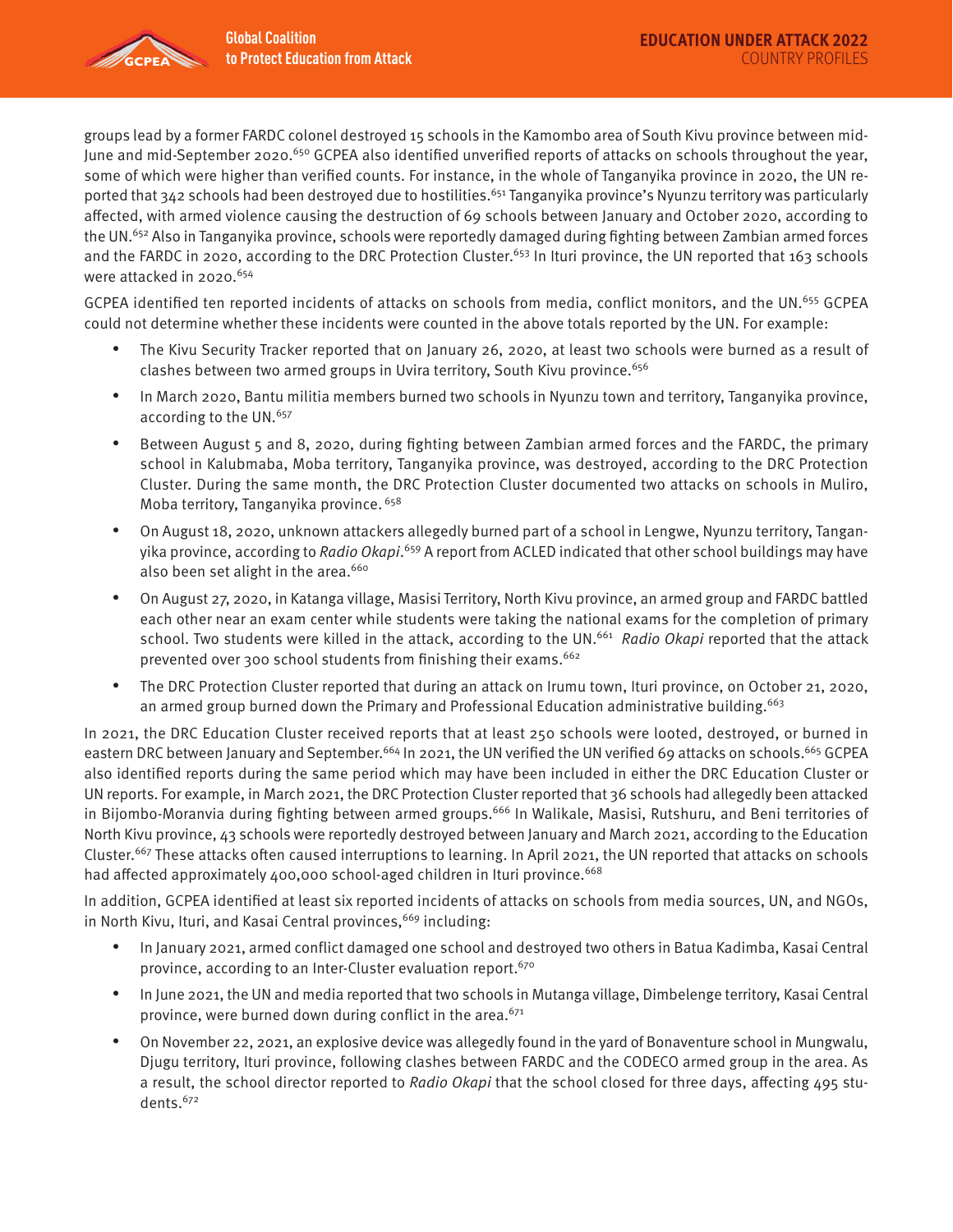#### **Attacks on school students, teachers, and other education personnel**

In 2020 and 2021, GCPEA identified at least 20 reported incidents of attacks on school students, teachers, and other education personnel. Incidents involved the abduction, robbery, threatening, or killing of teachers and students by both military, non-state armed groups, or unknown perpetrators. In addition, state security forces used excessive force against student or teacher protestors. The number of attacks on school students, teachers, and other education personnel increased as compared to prior years; GCPEA identified five incidents in 2019 and three in 2018.<sup>673</sup>

In 2020, GCPEA identified at least 13 incidents of attacks on school students and teachers, <sup>674</sup> eight of which involved the killing or robbing of teachers or students by armed groups, and four of which involved the use of force by police against, or arrest of, students or teachers protesting education related issues. Armed groups threatened displaced teachers in North Kivu in October 2020, forcing them to return to work in their places of origin instead of in the community where they were displaced.<sup>675</sup> Other examples of attacks on school students and educators included:

- On August 10, 2020, a group of teachers in Bukavu, South Kivu province, gathered in a protest about salaries and pay rises, according to Voice of America and local media. Police allegedly used teargas and batons to disperse the demonstrators, injuring 20 teachers; teachers accused police of stealing cell phones. The report stated that the protest took place on the first day of classes since schools closed due to Covid-19.<sup>676</sup>
- On October 22, 2020, a girl who was on her way home from school was shot in the leg by a soldier at an FARDC checkpoint who had been aiming at passing vehicle, according to the DRC Protection Cluster.<sup>677</sup>
- On November 27, 2020, primary and secondary school students in Lusambo, Sankuru province, protested against the provincial governor's raising of school fees, according to local media. The police dispersed the students using tear gas, after which some student reportedly threw stones. One student was allegedly injured.<sup>678</sup>
- The DRC Protection Cluster reported that on December 10, 2020, an administrator of Institut Rwankeri voiced his opposition to the recent occupation of a nearby school courtyard. An armed group abducted the teacher for one day until a ransom was paid. $679$

In 2021, GCPEA identified at least 11 reported incidents of attacks on school students, teachers, and other education personnel.<sup>680</sup> GCPEA observed an increase in reporting on incidents of teachers being threatened or abducted, for payment of "security fees" in 2021. Examples of attacks included:

- Local media reported that on January 14, 2021, armed militiamen allegedly robbed four teachers in Lombana, Djugu territory, Ituri province. The teachers were returning home from the town where they lived after schools had closed again due to Covid-19 prevention measures, according to one report.<sup>681</sup>
- SOS Medias reported that on February 11, 2021, approximately 50 primary and secondary school teachers in a refugee camp in Lusenda, Fizi, South Kivu province, held a demonstration about salary payments. Police forces, along with the camp's security, allegedly used force to disperse the protest, and injured several teachers.<sup>682</sup>
- On March 3, 2021, an armed group blocked the entrances of multiple schools in Mweso district, Masisi territory, North Kivu province, and demanded that teachers pay a "security fee" before entering. The armed group abducted two teachers on March 4, 2021, releasing them the next day after receiving a ransom payment. Some schools shut down due to the presence of the armed groups, according to the DRC Protection Cluster.<sup>683</sup>
- On July 30, 2021, media sources reported that an FARDC soldier shot and killed a 16-year-old female student who was crossing a checkpoint on her way home from school in Laoshi, Masisi territory, North Kivu province. Radio Okapi reported that the FARDC had erected a checkpoint at 20 meters distance from the school. Six soldiers were allegedly arrested in relation to the incident.<sup>684</sup>

## **Military use of schools and universities**

GCPEA identified reports of at least 25 schools used for military purposes during the 2020-2021 reporting period. Reported incidents of military use increased in comparison to earlier years. GCPEA identified around three reported incidents of military use in 2018 and five UN-verified incidents of military use in 2019.<sup>685</sup>

In October 2020, the UN reported that armed actors had occupied 12 schools in the north of Nyunzu territory, Tanganyika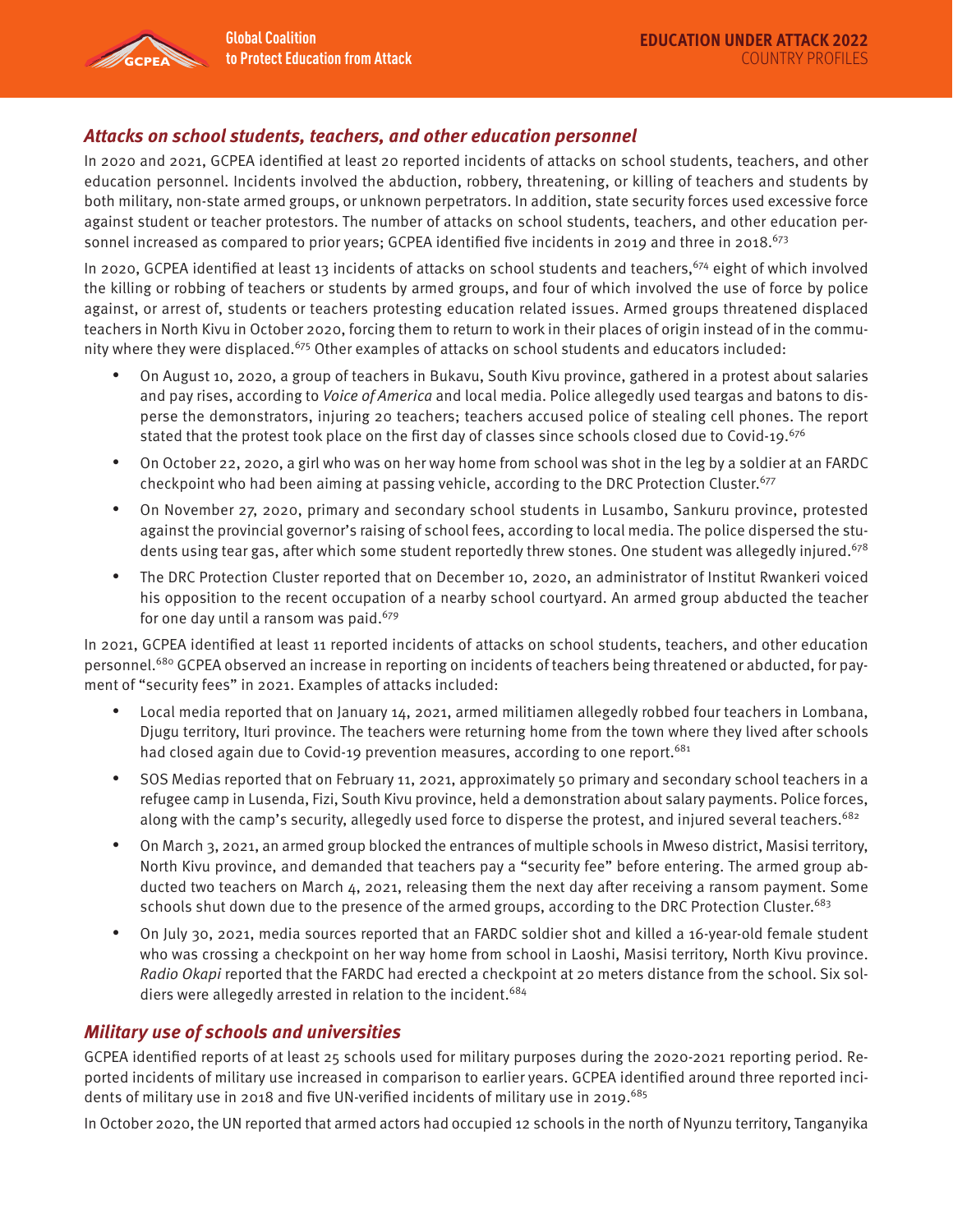

province.<sup>686</sup> Over the course of the year, the UN also verified that armed forces had used four schools in North Kivu and one school in Tanganyika for as long as four months before vacating them.<sup>687</sup> In addition, local media reported that on October 6, 2020, members of an armed group had set up a camp inside a school building in Ndjiapanda village, Lubero territory, North Kivu province.<sup>688</sup> The Protection Cluster also identified one case of military use of a primary school in Masisi territory, North Kivu Province, in December 2020 which led to the recruitment of children from a neighboring school, detailed below.<sup>689</sup>

In 2021, GCPEA identified at least 13 reports of military use in the provinces of North Kivu  $(5)^{690}$ , Ituri  $(5)$ ,  $^{691}$  South Kivu  $(1)$ ,<sup>692</sup> and Tanganyika (2).<sup>693</sup> The UN verified four such cases in 2021.<sup>694</sup> These included:

- The DRC Protection Cluster reported that on March 21, 2021, an armed group had occupied four primary schools and one secondary school in Masisi Territory, North Kivu Province. The armed group denied teachers and students entry to the schools. As a result, those schools, as well as nearby schools, suspended their activities.<sup>695</sup>
- The UN reported that between January and June 2021, armed groups occupied five schools in Ituri province.<sup>696</sup>
- As of August 9, 2021, unidentified armed groups were using at least two schools in Mukimbo and Ngombe-Mwana, Nyunzu territory, Tanganyika province, according to the UN. The report did not specify the duration of the use of the school.<sup>697</sup>
- In October 2021, the Protection Cluster verified that FARDC soldiers used a primary school for three days in Kirungu, Uvira territory, South Kivu province. The soldiers used desks for firewood and turned the classrooms into a dormitory.<sup>698</sup> The Protection Cluster also verified that sexual violence against children by FARDC occurred in the same village, although GCPEA could not determine whether the cases occurred at or near the school.

#### **Sexual violence at, or on the way to or from, school or university**

During the 2020-2021 reporting period, GCPEA identified occasional reports of sexual violence by parties to conflict at, or on the way to or from, school. Such incidents appeared to have decreased since their peak during the Greater Kasai crisis in 2016-2017.<sup>699</sup>

In 2020, GCPEA identified one incident of sexual violence by armed groups at a school. On August 30, 2020, AFP, Reuters, and local media reported that unidentified armed men attacked the dormitory of Institut Rungu, in Rungu, Isirio territory, Haut Uélé province. Around 30 students were lodged at the school to undertake their final primary school exam. In the night, armed attackers entered the building and allegedly raped at least one female student, according to a local government official.700

#### **Child recruitment at, or on the way to or from, school**

GCPEA received reports of child recruitment at, or on the way to or from, school, affecting over 40 students during the 2020-2021 reporting period. In Education under Attack 2020, GCPEA had not received any reports of this violation, though such occurrences may have not been reported.

In October 2020, the DRC Protection Cluster reported that six children were forcibly recruited from a primary school in Bweru, North Kivu province, and used to transport military items. The children were released the next day.<sup>701</sup>

On December 10, 2020, members of an armed group set up camp in the yard of a primary school in Lwama, Masisi territory, North Kivu province. While using the school, they abducted around 33 students from a neighboring secondary school and used them to transport their belongings.<sup>702</sup> Their headmaster was later abducted for condemning the military use of the primary school, as detailed above. $703$ 

The actual total number of children recruited at, or on the way to or from school, may be higher. For example, the UN reported that between 2018 and early 2020, 35 percent of the 980 children recruited to armed groups or forces were abducted from their home, schools, or from roads or fields.<sup>704</sup> Also in 2020, the United States State Department reported that some parents kept their children home from school due to fears of armed groups forcibly recruiting them.705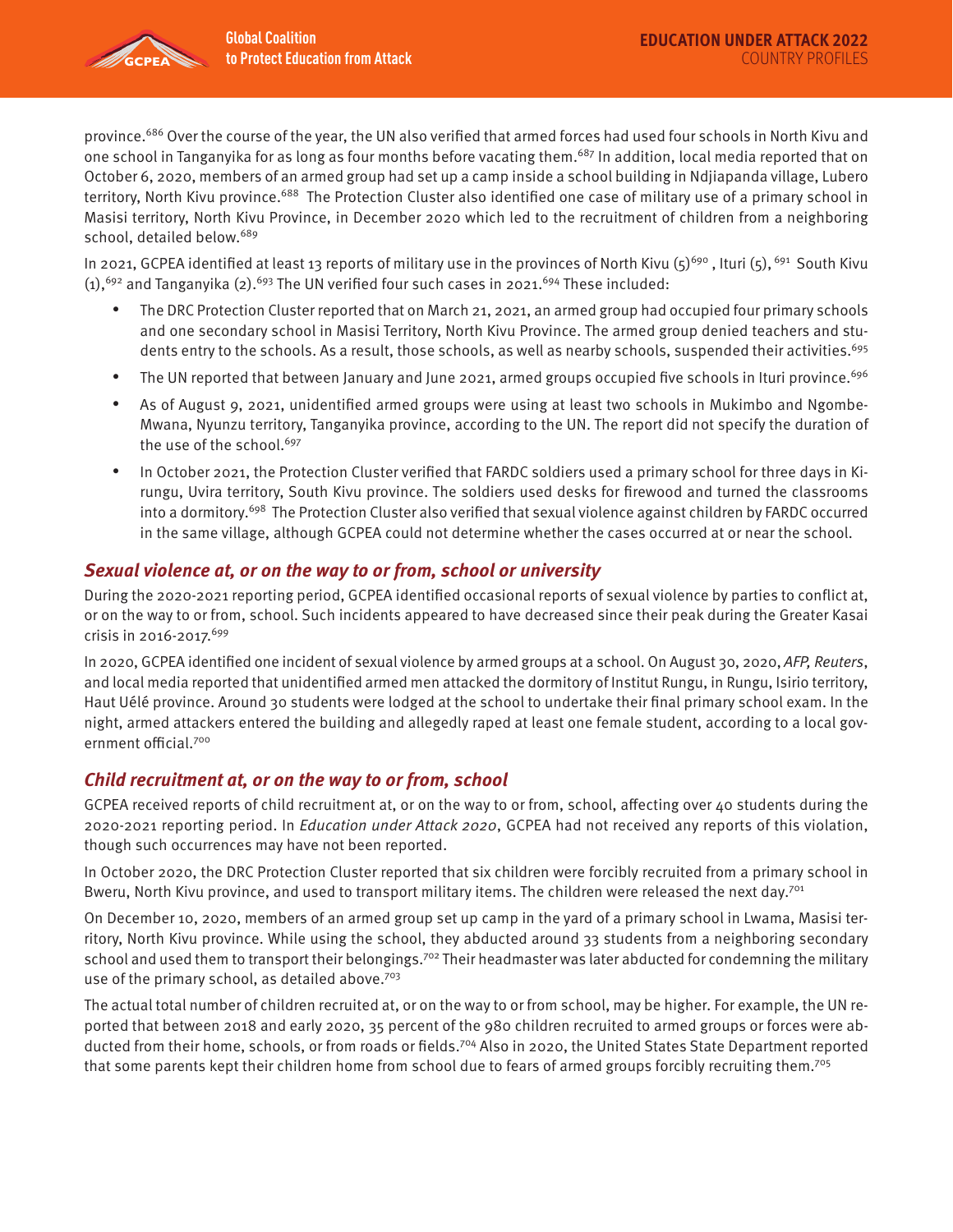

## **Attacks on higher education**

For the 2020-2021 reporting period, GCPEA identified at least 12 incidents of attacks on higher education people. While attacks declined in 2020, likely due to university closures, in 2021 they rose again to rates similar to earlier years. For example, during the period covered by Education under Attack 2020, GCPEA collected between six and 11 events annually; many of those events involved arrest or use of force against university students and staff during protests.<sup>706</sup>

In 2020, GCPEA identified three reported incidents of attacks on higher education students in North Kivu province:

- On March 17, 2020, local media reported that a university student was hit and killed by a stray bullet during confrontations between security forces and an armed group in Butembo city, North Kivu province.<sup>707</sup>
- The Kivu Security Tracker and local media reported that police used tear gas and gun fire to disperse student protesters in Butembo city and territory, North Kivu province, on Mach 17, 2020. The police reportedly shot and killed one student. The students were allegedly carrying the body of the student killed on March 17, 2020 (see above).708
- The Kivu Security Tracker reported that on July 2, 2020, students from Semuliki University marched in Beni city, North Kivu province, marched to demand reopening of classes and an end to Covid-19 related closures. The police dispersed the protest and allegedly arrested 12 students.<sup>709</sup>

In 2021, GCPEA identified nine reported incidents of attacks on university students and personnel.<sup>710</sup> In September 2021, the Minister of Higher Education barred over 70 universities from teaching medicine, due to failure to meet established standards, which provoked student protests across the country, some of which were met with excessive force by police.711 Examples of attacks on higher education students and personnel included:

- Local media reported that a group of students from a number of higher education institutions demonstrated in Bukavu town, South Kivu province, on January 12, 2021. Police allegedly used teargas and live ammunition to disperse the students, who were demanding an end to Covid-19 related closures of universities.<sup>712</sup>
- On July 24, 2021, police shot dead a theatre student who was filming a school project with a teaching assistant and classmates in Kinshasa, according to local media. While some reports claimed that the police arrested the teaching assistant for not having a permit for filming, others claimed that the dispute was over a Covid-19 mask mandate.713
- In response to the incident of the killing of a student on July 24, 2021, students at the University of Kinshasa protested on July 26; police allegedly used excessive force against the students, injuring several, and arrested eight. The students reportedly damaged the campus and clashed with police.<sup>714</sup>
- On September 24, 2021, students at the Official University of Rwenzori in Butembo, North Kivu province, protested against the Higher Education Ministry's suspension of the institutions' medical school. Police allegedly used teargas to disperse the demonstrators.715

 $629$  Human Rights Watch, World Report 2021: Events of 2020, Democratic Republic of Congo chapter, https://www.hrw.org/worldreport/2021/country-chapters/democratic-republic-congo#36e273.

<sup>630 &</sup>quot;Authorities extend State of Siege and related measures through Sept. 2 in Ituri and North Kivu provinces, DRC," GardaWorld security alert, August 18, 2021.

<sup>631</sup> UNHCR, "UNHCR alarmed at armed atrocities in eastern DR Congo," UNHCR Briefing Note, February 16, 2021. Human Rights Watch, World Report 2022: Events of 2021, Democratic Republic of Congo chapter. "Democratic Republic of Congo," Global Centre for the Responsibility to Protect, March 1, 2022.

 $632$  United Nations Joint Human Rights Office (UNJHRO), "Report on violations of human rights and international humanitarian law by the Allied Democratic Forces armed group and by members of the defense and security forces in Beni (North Kivu), Irumu and Mambasa (Ituri) (Atteintes et violations des droits de l'homme et du droit international humanitaire commises par des combattants des Forces alliées démocratiques (ADF) et des membres des forces de défense et de sécurité congolaises dans les territoires de Beni (Nord-Kivu), d'Irumu et de Mambasa (Ituri))," UNJHRO, January 2021, p. 9.

<sup>&</sup>lt;sup>633</sup> "DR Congo: Massacres Persist Despite Martial Law," Human Rights Watch news release, September 15, 2021.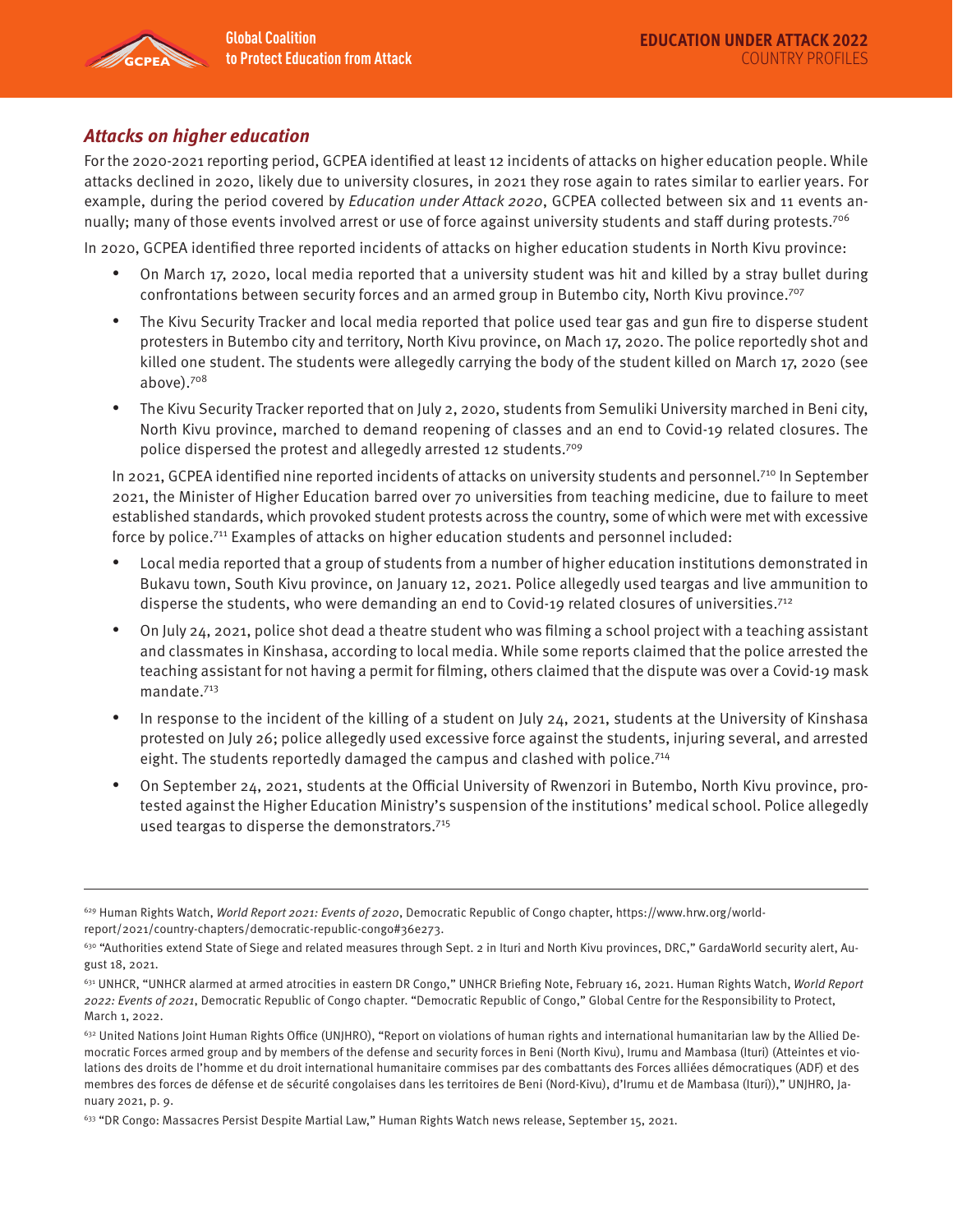

 $634$  Boris Cheshirkov, "UNHCR alarmed by rising violence against displaced civilians in eastern DR Congo," UNHCR statement, February 18, 2022.

635 UNICEF, Democratic Republic of the Congo, Humanitarian Situation Report No. 11, December 2020.

<sup>636</sup> OCHA, Democratic Republic of Congo, accessed December 14, 2021.

 $637$  For example: "Recent surge in violence in DRC's Ituri province worsening already desperate situation for children," UNICEF news release, April 26, 2021. "UN chief condemns deadly attacks targeting displaced people in DR Congo," UN news release, June 2, 2021.

 $638$  Jean B. Nachega et al., "Responding to the Challenge of the Dual COVID-19 and Ebola Epidemics in the Democratic Republic of Congo—Priorities for Achieving Control," The American Journal of Tropical Medicine and Hygiene, August 2020, 103(2), pp. 597-602.

 $639$  Rebeka Koch and Sarah Furhman, "Sometimes We Don't Even Eat": How Conflict and COVID-19 Are Pushing Millions of People to the Brink (Atlanta: Care, November 2020, p. 3.

640 "Democratic Republic of the Congo Humanitarian Situation Report No. 12," UNICEF, December 2020, p. 1.

641 United Nations Security Council, "Report of the Secretary-General on the United Nations Organization Stabilization Mission in the Democratic Republic of the Congo," S/20201/274, March 18, 2021, para. 32.

642 "République Démocratique du Congo Note d'informations humanitaires pour la province du Nord-Kivu," OCHA, March 16, 2021, p. 2. "Nord-Kivu : une trentaine d'écoles de Beni ne fonctionne pas à cause de l'insécurité," Radio Okapi, November 11, 2020. As cited in "Insecurity Insight Monthly News Brief - November 2020," page 2.

<sup>643</sup> Social Science Analytics Cell, COVID-19 School closures in the DRC: Impact on the health, protection and education of children and youth (Kinshasa: UNICEF, May 2021), p.4.

644 OCHA, "Democratic Republic of Congo - Humanitarian situation in the territory of Nyunzu - 8 October 2020 (République Démocratique du Congo - Situation humanitaire dans le territoire de Nyunzu - 8 Octobre 2020)," pp. 1,3. OCHA, "West and Central Africa: Weekly Regional Humanitarian Snapshot (17 - 24 Nov 2020)," November 24, 2020.

645 "Volcano Eruption (Goma) Humanitarian Situation Report #5 (Volcano Eruption Goma) ," UNICEF, June 7, 2021, p.1.

<sup>646</sup> Augustin Sadiki, "Volcano adds to pandemic woes for DRC students," University World News, June 22, 2021.

647 GCPEA, Education under Attack 2020, DRC chapter.

648 UN Security Council, "Report of the Secretary-General on Children and armed conflict in the Democratic Republic of the Congo," S/2020/1030, October 19, 2020, para. 43.

649 MONUSCO / OHCHR, UNJHRO Analysis of the human rights situation in 2020, para. 64

<sup>650</sup> UN Security Council, "United Nations Organization Stabilization Mission in the Democratic Republic of the Congo: Report of the Secretary-General," S/2020/919, September 21, 2020, para. 14.

651 "Democratic Republic of the Congo Humanitarian Situation Report No. 12," UNICEF, December 2020, p. 2.

<sup>652</sup> OCHA, "Democratic Republic of Congo - Humanitarian situation in the territory of Nyunzu - 8 October 2020 (République Démocratique du Congo - Situation humanitaire dans le territoire de Nyunzu - 8 Octobre 2020)," p.3.

<sup>653</sup> "Monthly Protection Monitoring Report Tanganyika and Haut Katanga – August 2020 (rapport mensuel de monitoring de protection Tanganyika et Haut Katanga - Août 2020), DRC Protection Cluster, September 2020, p. 3.

654 "Humanitarian bulletin for Bas-Uélé, Haut-Uélé, Ituri, and Tshopo provinces (Note d'informations humanitaire pour les provinces du Bas-Uélé, du Haut-Uélé, de l'Ituri et de la Tshopo)," OCHA, October 6, 2021, p. 8.

655 A full list of references can be found on GCPEA's website, https://protectingeducation.org/wp-content/uploads/eua\_2022\_references.pdf 656 Kivu Security Tracker, Biloze Bishambuke Clash, Incident #6454 January 26, 2020.

<sup>657</sup> UNICEF, "Fear and Flight: An uprooted generation of children at risk in Democratic Republic of Congo," February 17, 2021, p. 44.

<sup>658</sup> "Monthly Protection Monitoring Report Tanganyika and Haut Katanga – August 2020 (Rapport mensuel de monitoring de protection Tanganyika et Haut Katanga - Août 2020), DRC Protection Cluster, September 2020, p. 6.

<sup>659</sup> Radio Okapi, "Tanganyika: phase of fires at schools in Lengwe (Tanganyika: cycle d'incendie des écoles dans la localité de Lengwe)," Radio Okapi, August 18, 2020.

<sup>660</sup> 7 sur 7, as cited in ACLED, Event ID DRC18500 (data downloaded January 12, 2021).

661 UNICEF, "UNICEF condemns the tragic deaths of finals students in North Kivu province," UNICEF press release, August 28, 2020. AFP/VOA, "Armed men attack exam centre and kill two students in North-Kivu (Des hommes armés attaquent un centre d'examens et tuent deux écoliers au Nord-Kivu), VOA, August 28, 2020. Patrick Maki, "DRC: Bahati Kapasi, head of the militia that killed two students in Masisi is already being held by the FARDC (RDC : Bahati Kapasi, chef de la milice qui a tué des écoliers à Masisi s'était déjà rendu aux FARDC)," Actualite.cd, September 1, 2020.

662 "North Kivu: three people, including one student, killed during an attack near an exam center in Masisi (Nord-Kivu : trois personnes tuées dont un écolier lors d'une attaque près d'un centre de passation du TENAFEP à Masisi)," Radio Okapi, August 28, 2020.

<sup>663</sup> "Monthly Protection Monitoring Report Ituri October 2021 (Rapport mensuel du monitoring de protection Ituri Octobre 2021)," Intersos and UNHCR, November 2020, p. 9.

664 OCHA, Humanitarian Needs Overview: Democratic Republic of Congo 2022 (Apercu des besoins humanitaires: Republique Democratique du Congo 2022), OCHA, December 2021, p. 97.

665 Information received from a UN respondent via email on April 21, 2022.

666 "Child Protection Sub-Cluster Information Brief March-May 2021 (Bulletin d'information sous cluster protection de l'enfance RDC (GTPE) Mars – Mai 2021)," DRC Protection Cluster, June 2021, p. 4.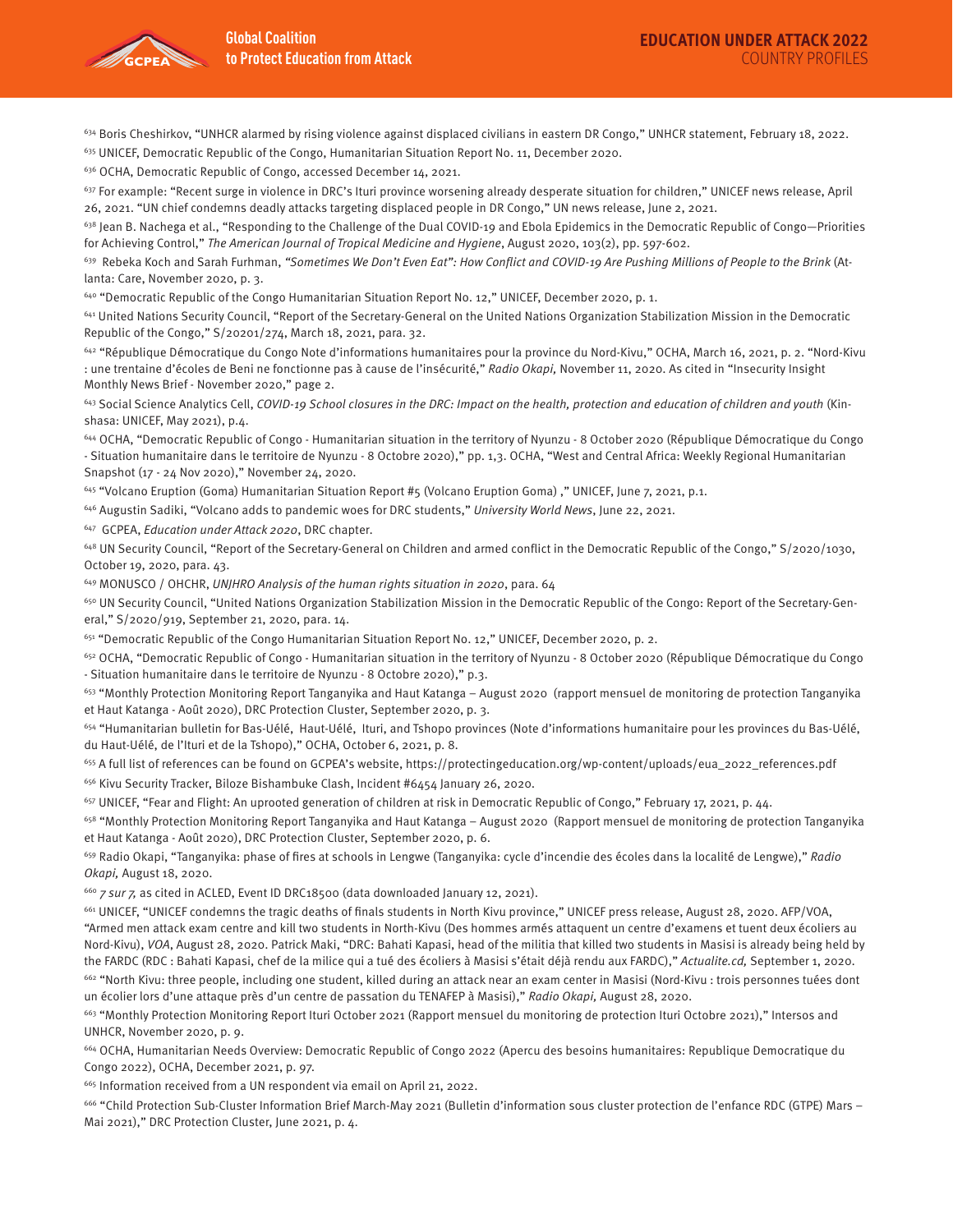667 "Quarterly Bulletin 2021: Factsheet/Q1 2021 - January 1 to March 31 2021 (Bulletin Trimestriel 2021: Factsheet/Premier Trimstre 2021 - du 1er Janvier au 31 Mars 2021)," DRC Education Cluster.

668 UN, "DR Congo: 'Relentless' violence worsening plight of children in Ituri province," UN News, April 26, 2021.

<sup>669</sup> A full list of references can be found on GCPEA's website, https://protectingeducation.org/wp-content/uploads/eua\_2022\_references.pdf

670 " Multisectoral Rapid Evaluation Report (Rapport de l'Evaluation Rapide Multisectorielle)," Kasai Regional Intercluster, February 22, 2021, pp. 18-20.

 $671$  "Democratic Republic of the Congo: Humanitarian Situation Report for the Kasai Region (République Démocratique du Congo: Note d'informations humanitaires pour la Région du Kasaï)," OCHA, August 10, 2021, p. 1. Radio Okapi; BBC News, as cited in ACLED, Event ID DRC21570 (data downloaded June 23, 2021). Sosthène Kambidi,"DRC: several injured and over 300 homes burned in communal clashes in Dimbelenge (Kasaï Central) (RDC : plusieurs blessés et plus de 300 maisons incendiées dans les affrontements communautaires à Dimbelenge (Kasaï Central))," Actualite, June 11, 2021.

<sup>672</sup> "Ituri: suspension of classes in a school in Mungwalu after a shell was foundl (Ituri : suspension des cours dans une école de Mungwalu à la suite de la présence d'un obus)," Radio Okapi, November 26, 2021. Radio Okapi, as cited in ACLED, Event ID DRC22584.

673 GCPEA, Education under Attack 2020, DRC chapter.

674 A full list of references can be found on GCPEA's website, https://protectingeducation.org/wp-content/uploads/eua\_2022\_references.pdf

675 "Monthly Protection Monitoring Report Nord Kivu October 2021 (Rapport mensuel du monitoring de protection Nord Kivu Octobre 2021)," Intersos and UNHCR, November 2020, p. 3.

 $676$  La Actualité, as cited in ACLED, Event ID DRC18420 (data downloaded January 12, 2021). Justin Mwmba, "Sud-Kivu: police use teargas to disperse teachers' march in Bukavu (Sud-Kivu : la police a dispersé à coups de gaz lacrymogène une marche des enseignants à Bukavu)," Actualite.cd, August 10, 2020. Ernest Muhero, "Back to school in Bukavu despite discontent of some teachers (Rentrée scolaire à Bukavu malgré la grogne de certains enseignants)," VOA, August 11, 2020.

677 "Monthly Protection Monitoring Report Ituri October 2021 (Rapport mensuel du monitoring de protection Ituri Octobre 2021)," Intersos and UNHCR, November 2020, p. 13.

<sup>678</sup> 7 sur 7, as cited in ACLED, Event ID DRC19475. Alain Saveur Makoba, "Sankuru: Teargas to disperse students who were protesting against school fee increase (Sankuru : Gaz lacrymogènes pour disperser des élèves qui manifestent contre la majoration des frais scolaires), 7 Sur 7, November 27, 2020. Junior Merveille Mpandanjila, "Sankuru: police use teargas to disperse primary and secondary school children who were protesting against fee increase (Sankuru : la police disperse les élèves du primaire et secondaire qui manifestaient contre la hausse des frais à coups de gaz lacrymogène)," Media Congo, November 28, 2020.

 $679$  "Monthly Protection Monitoring Report North Kivu December 2020 (Rapport mensuel du monitoring de protection Nord Kivu December 2020)," Intersos and UNHCR, January 2021, p. 3.

680A full list of references can be found on GCPEA's website, https://protectingeducation.org/wp-content/uploads/eua\_2022\_references.pdf  $681$  Bunia Actualite, as cited in ACLED, Event ID DRC20012 (data downloaded February 15, 2021). Marcus Jean Loika, "Djugu: 4 teachers from the Bandi school escape from an attack by Zaire militiamen in Lombana (Djugu: 4 enseignants de l'école Bandi échappent à une attaque des miliciens Zaïre à Lombana)," Bunia Actualite, January 15, 2021.

682 SOS Medias, as cited in ACLED, Event ID DRC20283, Joelle Kamikazi, "Lusenda (DRC): teacher strike suppressed (Lusenda (RDC) : une manifestation des enseignants étouffée)," SOS Medias, February 11, 2021.

<sup>683</sup> "Monthly Protection Monitoring Report North Kivu March 2021 (Rapport mensuel du monitoring de protection Nord Kivu Mars 2021)," Intersos and UNHCR, March 2021, p. 4.

 $684$  "Masisi: a student killed by a soldier for not having paid 0.25 USD at the barrier (Masisi : un élève tué par un militaire pour n'avoir pas payé 0.25 USD à la barrière)," Radio Okapi, July 31, 2021. Actu30; Actualite; Radio Okapi; 7 Sur 7; La Libre Afrique; Mediacongo.net; La Prunelle, as cited in ACLED, Event ID DRC22087. « Eastern DRC: schoolgirl killed at army roadblock, six soldiers arrested (Est de la RDC: une écolière tuée à un barrage de l'armée, six militaires arrêtés)," Actualite.CD, August 1, 2021.

<sup>685</sup> GCPEA, Education under Attack 2020, DRC chapter. See also: UN General Assembly and Security Council, "Report of the Secretary-General on children and armed conflict," A/74/845-S/2020/525, June 9, 2020, para. 61.

686 OCHA, "Democratic Republic of Congo - Humanitarian situation in Nyunzu - 8 October 2020 (République Démocratique du Congo - Situation humanitaire dans le territoire de Nyunzu - 8 Octobre 2020)," p. 3.

 $687$  UN Security Council, "Children and armed conflict: Report of the Secretary-General,"  $A/75/873-5/2021/437$ , May 6, 2021, para. 54.

<sup>688</sup> Radio Okapi, as cited in ACLED, Event ID DRC18997 (data downloaded January 12, 2021). Radio Okapi, "Lubero: "Congo Ebebi" rebels at large after failed stationing (Lubero : des rebelles "Congo Ebebi" en errance après un cantonnement raté)," Radio Okapi, October 7, 2020.

<sup>689</sup> "Monthly Protection Monitoring Report North Kivu December 2020 (Rapport mensuel du monitoring de protection Nord Kivu December 2020)," Intersos and UNHCR, January 2021, p. 3.

690 "Monthly Protection Monitoring Report North Kivu March 2021 (Rapport mensuel du monitoring de protection Nord Kivu Mars 2021)," Intersos and UNHCR, March 2021, p. 2.

691 "Democratic Republic of Congo - Ituri: Humanitarian snapshot January-June 2021 (Republique Democratique du Congo Aperçu de la situation humanitaire - janvier à juin 2021)," OCHA, July 2021.

692 "Monthly Protection Monitoring Report Sud-Kivu/Maniema October 2021 (Rapport mensuel de protection Sud Kivu/Maniema Octobre 2021," Intersos and UNHCR - Protection Cluster, December 1, 2021, p. 2.